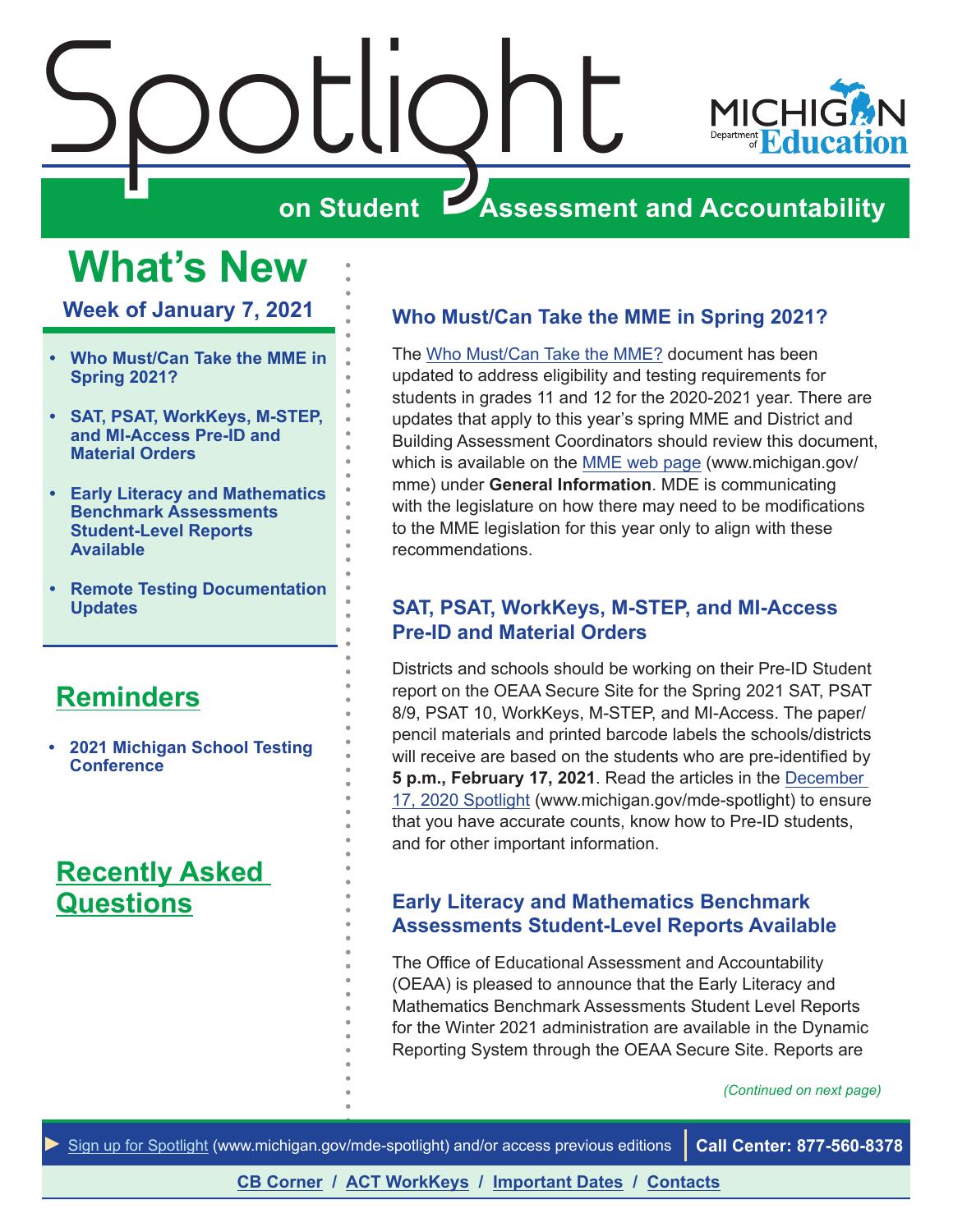## <span id="page-1-0"></span>Spotlight **on Student Assessment and Accountability** January 7, 2021

available within 48 hours of students completing all portions of a content area test.

Available reports include:

- **Domain Analysis Report** Separated by content area, the domain report provides a list of selected students divided into three groups based on the number of Points Earned in each domain and content area for the fall test.
- **Individual Student Report**  Separated by content area, the ISR provides detailed information on individual students in the Content Summary section, which displays Points Earned out of Points Possible for each Domain in a content area. The report also provides Content Details, which displays Points Earned out of Points Possible for each assessment category within a content area.
- **Student Roster Report** Separated by content area, the student roster provides a list of students by Points Earned out of Points Possible (Max Points) by grade, content, domains, and categories.
- **Student Trend Report** Separated by content area, the Student Trend Report displays the percentage of points earned (for up to the last three academic years) for students who have completed the Early Literacy and Mathematics Benchmark Assessments. The report also provides schools and state averages over the same period.

To view your school or district reports, go to the [OEAA Secure Site](http://www.michigan.gov/oeaa-secure) (www.michigan.gov/oeaa-secure) and select **Reports**, then **Dynamic Score Reports** in the drop-down menu. For help in accessing and navigating the Dynamic Score Reporting Site, refer

to the [Dynamic Score Reporting User Guide.](https://www.michigan.gov/documents/mde/How_to_Navigate_Dynamic_Score_Reports_532306_7.pdf) For information on these reports and recommendations on the appropriate use of them, refer to the [Interpretive](https://www.michigan.gov/documents/mde/19-20_Interpretive_Guide_to_Early_Literacy_and_Mathematics_Reports_662553_7.pdf)  [Guide to Early Literacy and Mathematics Reports.](https://www.michigan.gov/documents/mde/19-20_Interpretive_Guide_to_Early_Literacy_and_Mathematics_Reports_662553_7.pdf) Both guides are located on the [Early Literacy](www.michigan.gov/earlylitandmath)  [and Mathematics web page](www.michigan.gov/earlylitandmath) (www.michigan.gov/ earlylitandmath) under the **Reporting** section.

#### **Remote Testing Documentation Updates**

As announced in the [September 10 Spotlight,](https://www.michigan.gov/documents/mde/Spotlight_9-10-20_701997_7.pdf) remote testing is available for the administration of the Early Literacy and Mathematics Benchmark Assessments. Some of the documentation has been updated to incorporate feedback from the Fall 2020 testing. Direct links to the updated documents are below, and the entire collection of documentation can be found on the Early Literacy and Mathematics Benchmark Assessments [Remote Testing Option for 2020-2021](https://www.michigan.gov/mde/0,4615,7-140-22709_63192-539573--,00.html) page.

The main changes are improved introductions, a DRCdevicecheck.com link for easier device checks, and FAQs about error messages. There are no new requirements, just improved documentation and explanation.

Updated documents:

[Test Administrator Remote Testing FAQs](https://www.michigan.gov/documents/mde/Test_Administrator_Remote_Testing_FAQs_702128_7.pdf)

[Parent Remote Testing Checklist](https://www.michigan.gov/documents/mde/Parent_Remote_Testing_Checklist_702095_7.pdf)

[Parent Remote Testing FAQs](https://www.michigan.gov/documents/mde/Parent_Remote_Testing_FAQs_702099_7.pdf)

[Parent Remote Testing Guide- Detailed](https://www.michigan.gov/documents/mde/Parent_Remote_Testing_Guide-_Detailed_702100_7.pdf)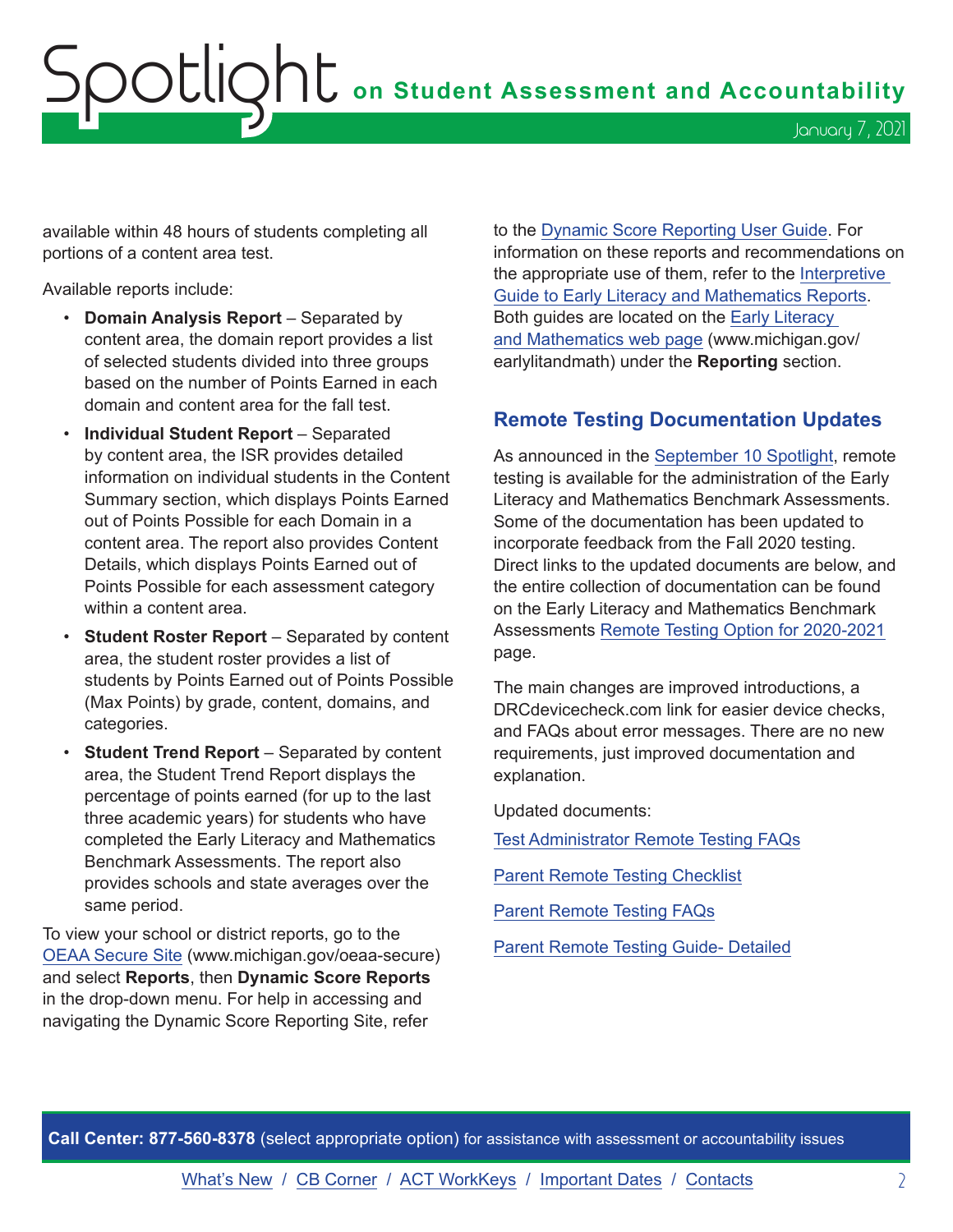<span id="page-2-0"></span>**OOUIQNU** on Student Assessment and Accountability



#### **2021 Michigan School Testing Conference**

The 2021 Michigan School Testing Conference (MSTC) will be held in mid-February, but this year in a very different manner - virtually. The uncertainties caused by the COVID-19 pandemic have affected all of us deeply and in very different ways. In planning the 2021 conference, the feasibility of an in-person conference became very challenging, given restrictions (or even bans) on large-group gatherings and the limited space for "social distancing" at the Sheraton Ann Arbor Hotel, where the conference was held during the past two years.

The MSTC Planning Committee is shifting the 2021 MSTC Conference to an all-virtual event to be held **February 16-18, 2021**. This year's conference will be the 61st annual event. The mission of MSTC is to provide educators with professional learning opportunities about assessment, as well as information on national, state, and local assessment programs and trends. The conference is unique in its match to the needs of Michigan educators, featuring examples of outstanding practices from local educators, as well as state and nationally renowned experts in the field.

The annual Michigan School Testing Conference consists of a day for workshops and two days of plenary and clinic sessions.

On **Tuesday, February 16, 2021, from 8:30 to 11:45 a.m. and 12:45 to 3:45 p.m.**, six half-day and two fullday workshops will be offered. Login will start at 8 a.m.

January 7, 2021

The conference itself takes place on **Wednesday, February 17, 2021** and continues through **Thursday, February 18, 2021**. Keynote presenters on Wednesday, February 17 include Jay McTighe (Educational Author/Consultant) and Andy Middlestead (Michigan Department of Education), while Mike Nettles (Educational Testing Service) will be the keynote speaker on Thursday, February 18.

For [conference program information](http://gomasa.org/wp-content/uploads/mstcPromo2021.pdf) and registration, go to the [MSTC online registration site](http://gomasa.org/mstc2021).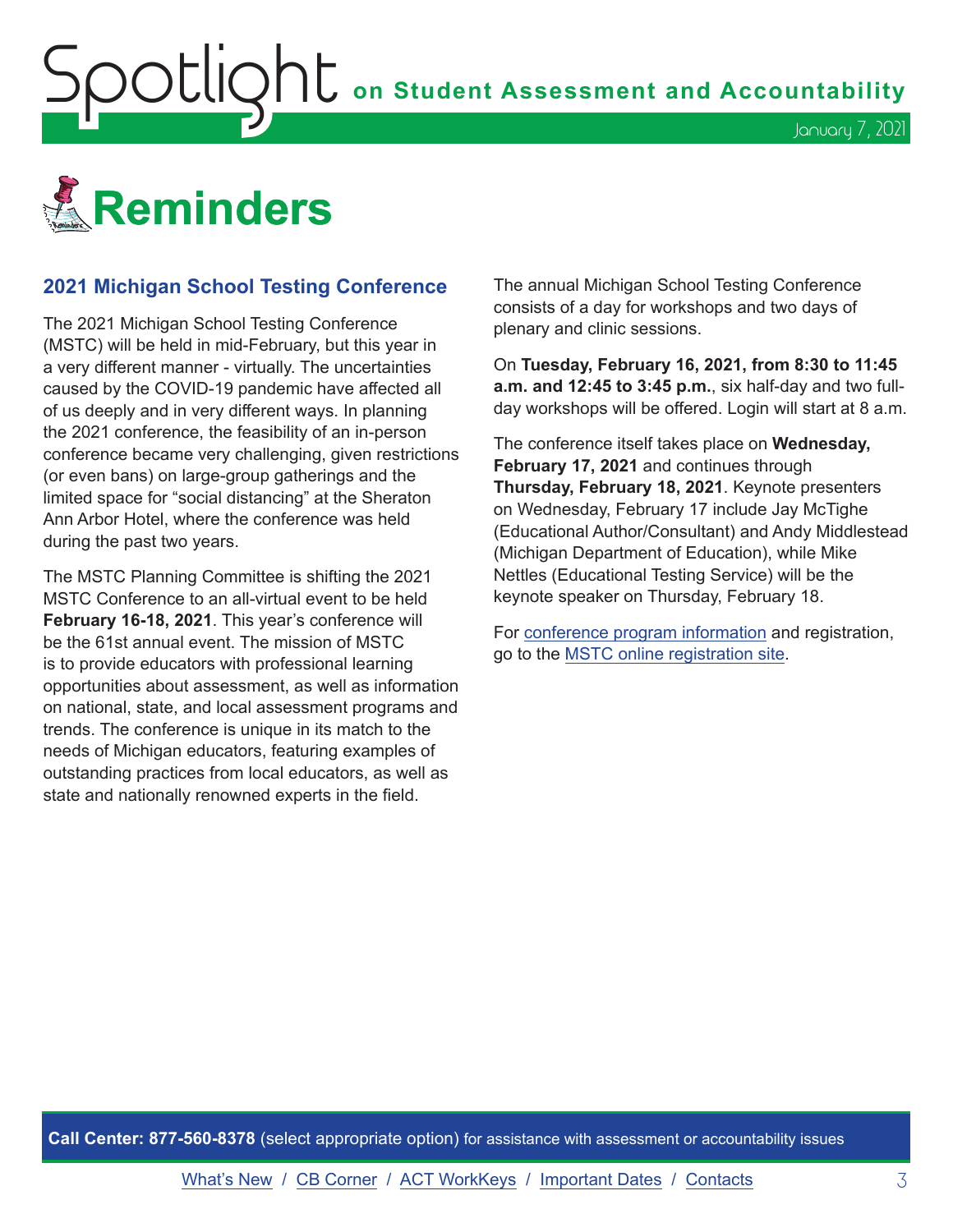Spotlight **on Student Assessment and Accountability**

January 7, 2021

## <span id="page-3-0"></span>College Board Corner

*Information on SAT*®*, PSAT*™ *8/9, and PSAT*™*10 provided by the College Board*

#### **Questions about Fall or Spring PSAT 8/9, PSAT 10, or SAT?**

- Call the Michigan Educator Hotline: 866-870- 3127 (select Option 1)
- Email [michiganadministratorsupport@](mailto:michiganadministratorsupport%40collegeboard.org?subject=) [collegeboard.org](mailto:michiganadministratorsupport%40collegeboard.org?subject=)

#### **REMINDERS**

#### **Spring Flexibility for SAT with Essay, PSAT 10, and PSAT 8/9**

The health and safety of educators and students is the first concern; therefore, to help schools to deal with the challenges of testing, some policies and procedures have been updated for Spring 2021. More information is available in the [Spring 2021](https://www.michigan.gov/documents/mde/Spring_2021_Contingency_Test_Dates_and_Flexibility_Options_710735_7.pdf)  [Contingency Test Dates and Flexibility Options for](https://www.michigan.gov/documents/mde/Spring_2021_Contingency_Test_Dates_and_Flexibility_Options_710735_7.pdf)  [SAT with Essay, PSAT 10, and PSAT 8/9 School Day](https://www.michigan.gov/documents/mde/Spring_2021_Contingency_Test_Dates_and_Flexibility_Options_710735_7.pdf)  [Testing](https://www.michigan.gov/documents/mde/Spring_2021_Contingency_Test_Dates_and_Flexibility_Options_710735_7.pdf) document from the Michigan Department of Education. The document is available on the MDE [MME web page](www.michigan.gov/mme) (www.michigan.gov/mme) and the [PSAT web page](http://www.michigan.gov/psat) (www.michigan.gov/psat). A summary is outlined in this article.

#### **1. Additional Test Dates for SAT with Essay**

- Schools are expected to administer the SAT with Essay to all students on April 13, 2021, with the makeup on April 27, 2021.
- An additional contingency makeup date of May 18, 2021 will only be allowed for students not able to test on April 13 or April 27 **because the school is closed for in-person instruction due to COVID-19**.
- » Additional makeup accommodated testing windows will be allowed for students absent during the entire accommodated testing window due to COVID-19 or who experience an irregularity that requires a makeup.
- <sup>3</sup> The Contingency Accommodated Testing<br>
Window is reserved for students who are able to complete testing because the schowas closed for in-person instruction during<br>
the Primary or Makeup Accommodated<br>
Testing windows Window is reserved for students who are not able to complete testing because the school was closed for in-person instruction during the Primary or Makeup Accommodated Testing windows.

| <b>SAT with Essay</b>                                            | <b>Dates/Windows</b> |
|------------------------------------------------------------------|----------------------|
| <b>Primary Test Date</b>                                         | April 13, 2021       |
| <b>Accommodated Testing Window</b>                               | April 13 - 26, 2021  |
| Makeup Test Date                                                 | April 27, 2021       |
| <b>Makeup Accommodated Testing</b><br>Window (Added)             | April 27 - 29, 2021  |
| Contingency Makeup Test Date<br>(Added)                          | May 18, 2021         |
| <b>Contingency Accommodated</b><br><b>Testing Window (Added)</b> | May 18-20, 2021      |

#### **2. Additional Test Dates for PSAT 10 and PSAT 8/9 for Grade 9**

• Schools are expected to select a primary test day to administer the PSAT 10 and PSAT 8/9 for grade 9 within the primary testing window, which remains April 13-16, 2021.

*(Continued on next page)*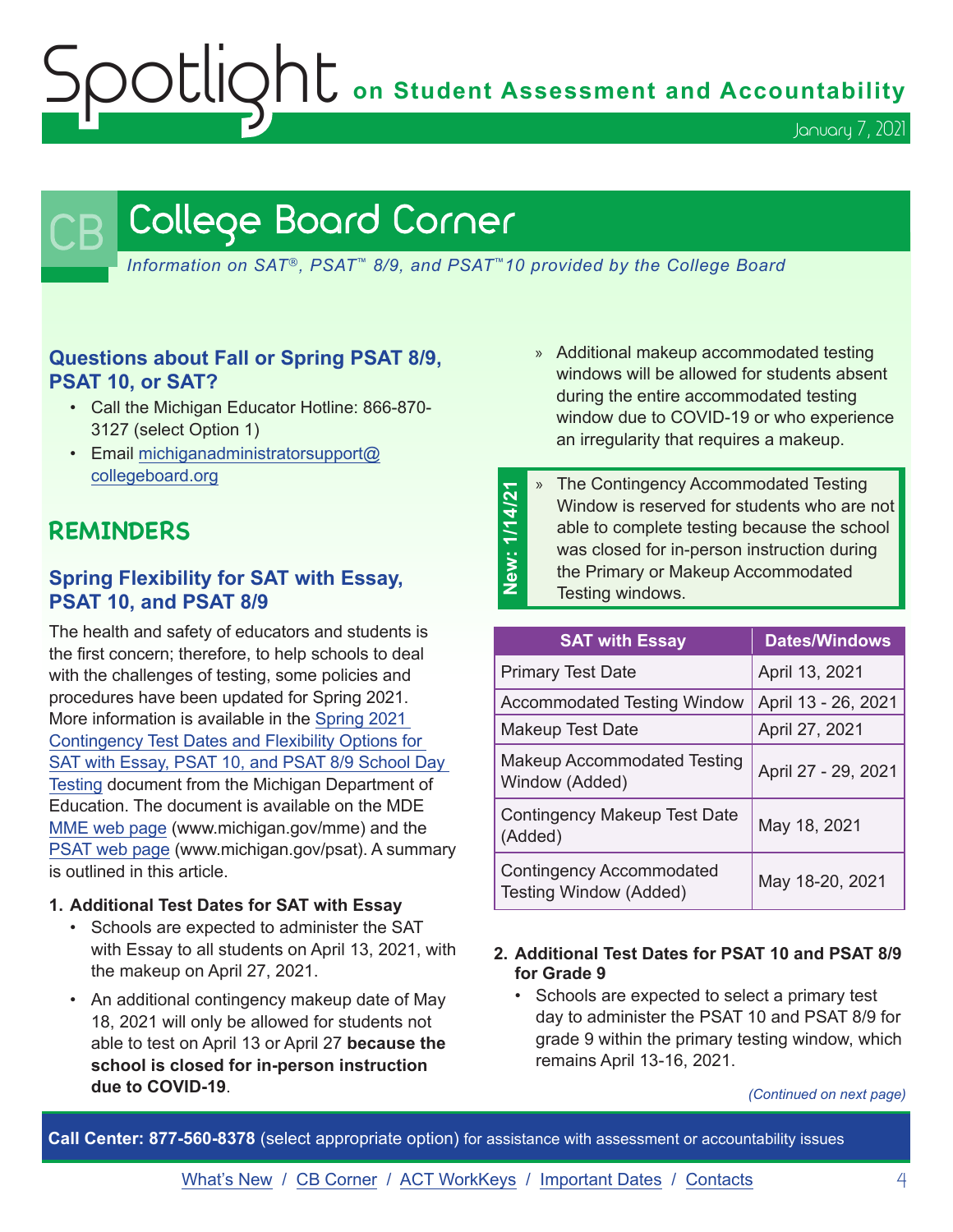$\sum_{i=1}^{n} \sum_{i=1}^{n} \sigma_i$  on Student Assessment and Accountability

## $\mathsf{CB}\mid$

- Any student approved for an accommodation or any English learner using extended time may flexibly be scheduled anytime during the expanded accommodated testing window of April 13-May 7.
- Students absent during the primary testing window or those who experience an irregularity and require a makeup will test using makeup test materials in the extended makeup testing window of April 27 - May 7.

| PSAT 10 and<br>PSAT 8/9 for Grade 9 | <b>Dates/Windows</b> |
|-------------------------------------|----------------------|
| <b>Primary Testing Window</b>       | April 13 - 16, 2021  |
| <b>Accommodated Testing Window</b>  | April 13 -           |
| (Extended)                          | May 7, 2021          |
| <b>Makeup Testing Window</b>        | April 27 -           |
| (Extended)                          | May 7, 2021          |

#### **3. Additional Test Dates for PSAT 8/9 for Grade 8**

- Schools are expected to administer the PSAT 8/9 for grade 8 on April 13, 2021.
- Students absent on April 13 can flexibly be scheduled to test in the primary testing window. Any student approved for an accommodation or any English learner using extended time may flexibly be scheduled time during the extended accommodated testing window of April 13 - May 7.
- Students absent during the primary testing window or those who experience an irregularity and require a makeup will test using makeup test materials in the extended makeup testing window of April 27 - May 7.

| <b>PSAT 8/9 for Grade 8</b>                      | <b>Dates/Windows</b>      |
|--------------------------------------------------|---------------------------|
| <b>Primary Test Date</b>                         | April 13, 2021            |
| <b>Primary Testing Window</b>                    | April 13 - 16, 2021       |
| <b>Accommodated Testing Window</b><br>(Extended) | April 13 -<br>May 7, 2021 |
| <b>Makeup Testing Window</b><br>(Extended)       | April 27 -<br>May 7, 2021 |

#### **4. Schools May Stagger Start Times for Assessments**

• Schools can provide flexible starting times, without College Board approval to do so. All groups must begin testing before the first group finishes to maintain test security. Cell phone collection is required for the duration of the school day for all students testing, or at least until after the last group has started testing. Testing must start early enough to finish before school ends.

#### **5. Extended Breaks**

Local health and safety guidelines might require that only a limited number of students can access the restroom or hallways at a time. In such cases, you may elect to double the time of scheduled breaks (including accommodated breaks) to ensure that students can access the restroom or hallway in an orderly fashion. Hall monitors should help ensure that students do not share any test content if they leave the room and that students reenter their assigned testing rooms in a safe way. If used, extended breaks must be provided to all students.

*(Continued on next page)*

**Call Center: 877-560-8378** (select appropriate option) for assistance with assessment or accountability issues

[What's New](#page-0-0) / [CB Corner](#page-3-0) / [ACT WorkKeys](#page-6-0) / [Important Dates](#page-9-0) / [Contacts](#page-10-0) 5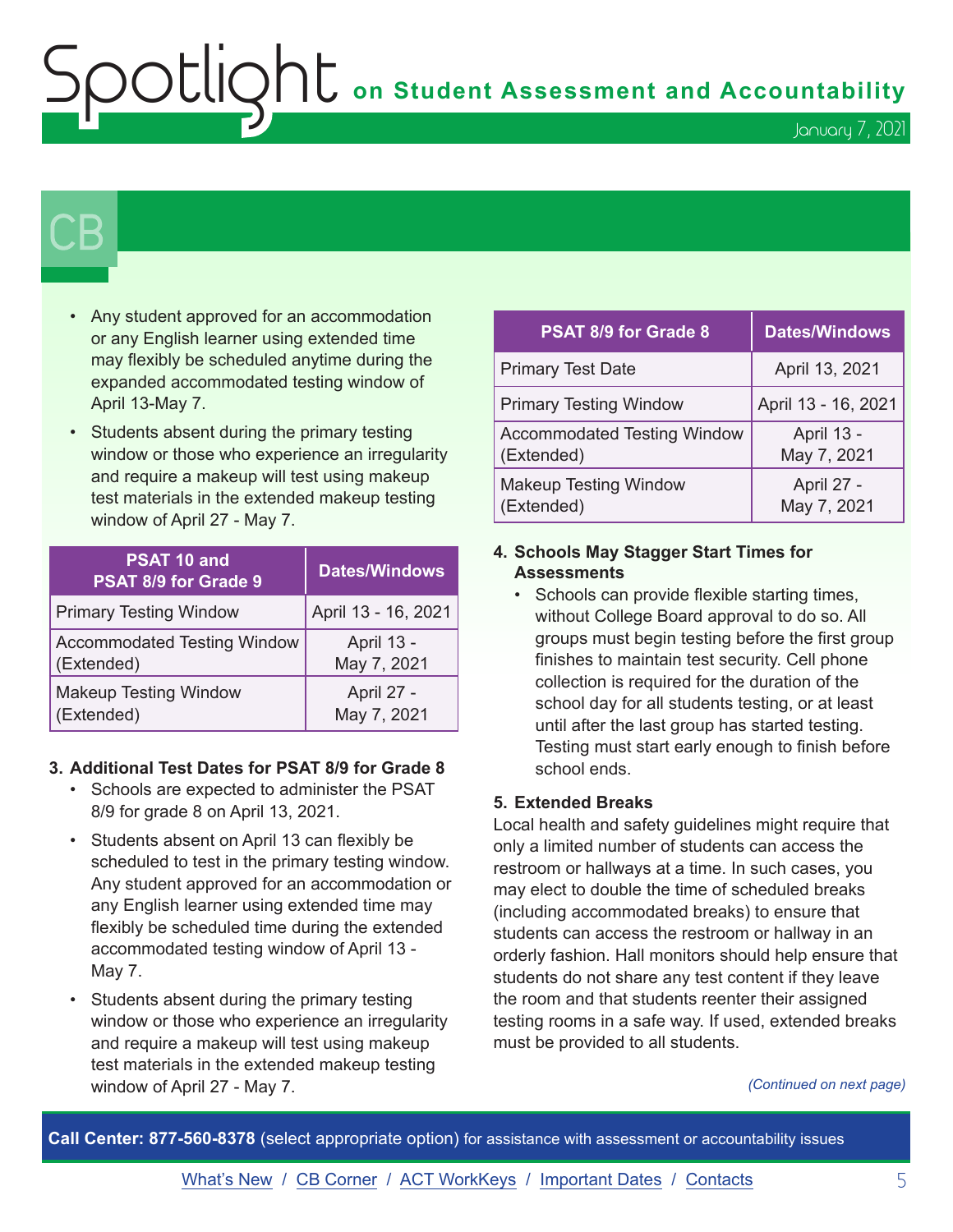Spotlight **on Student Assessment and Accountability**

January 7, 2021

## $\mathsf{CB}\mid$

#### **6. PPE (personal protection equipment) allowed during testing**

• PPE includes items such as the use of masks, gloves, and hand sanitizer during testing. The use of PPE should follow local guidance. Test coordinators or proctors must check students' PPE prior to testing to ensure that nothing has been written on the PPE or prohibited materials have been hidden within the PPE. It is important that local policies are followed on the handling and disposing of PPE.

#### **7. Spacing of students follows local guidelines**

• Follow local guidance on the spacing of your students. College Board requires a minimum of three feet from center-of-desk to center-of-desk; however, if local guidance says students must be six feet apart, schools should seat students six feet apart during testing.

#### **8. Off-site testing allowed**

• Off-site testing is allowed if more space to administer the test is needed. **Requests to test at an off-site location are required for Spring 2021 testing.** Refer to the [October 22 edition](https://www.michigan.gov/documents/mde/Spotlight_10-22-20_705870_7.pdf)  [of Spotlight](https://www.michigan.gov/documents/mde/Spotlight_10-22-20_705870_7.pdf) for more information on submitting an off-site request. Although the deadline to submit a plan is **December 18, 2020**, College Board will accept late plans, as necessary, for schools that need to reconfigure their testing environment.

#### **Final Notes**

• College Board has posted a Coordinator Supplement, similar to one provided in the fall. The Fall 2020 document should not be

referenced for Spring 2021 testing as many topics do not pertain to the policies and procedures used by Michigan schools during spring School Day testing.

- Information about how to order makeup materials and on maintaining test book security will be made available closer to April.
- Do not order any test books for Spring 2021 Michigan-provided testing in the College Board test ordering site.

#### **Preparing for Test Day Webinar**

A Preparing for Test Day webinar will take place on **January 20, 2021 from 1-2 p.m.** It will focus on frequently asked questions about organizing a preadministration session, planning for test day, and managing test materials

[Register for the webinar](https://tinyurl.com/2021Preparation-MI) (https://tinyurl. com/2021Preparation-MI).

For those who cannot attend the live session, it will be recorded and posted to the MDE [MME web page](www.michigan.gov/mme) (www.michigan.gov/mme) and the [PSAT web page](http://www.michigan.gov/psat) (www.michigan.gov/psat) within approximately one week of the presentation.

#### **State-Allowed Accommodations and English Learner Supports Window**

SSD coordinators can begin to submit requests for state-allowed accommodations and English learner time and one-half (+50% extended time) support in SSD Online during the **week of January 11, 2021**.

**Call Center: 877-560-8378** (select appropriate option) for assistance with assessment or accountability issues

[What's New](#page-0-0) / [CB Corner](#page-3-0) / [ACT WorkKeys](#page-6-0) / [Important Dates](#page-9-0) / [Contacts](#page-10-0) 66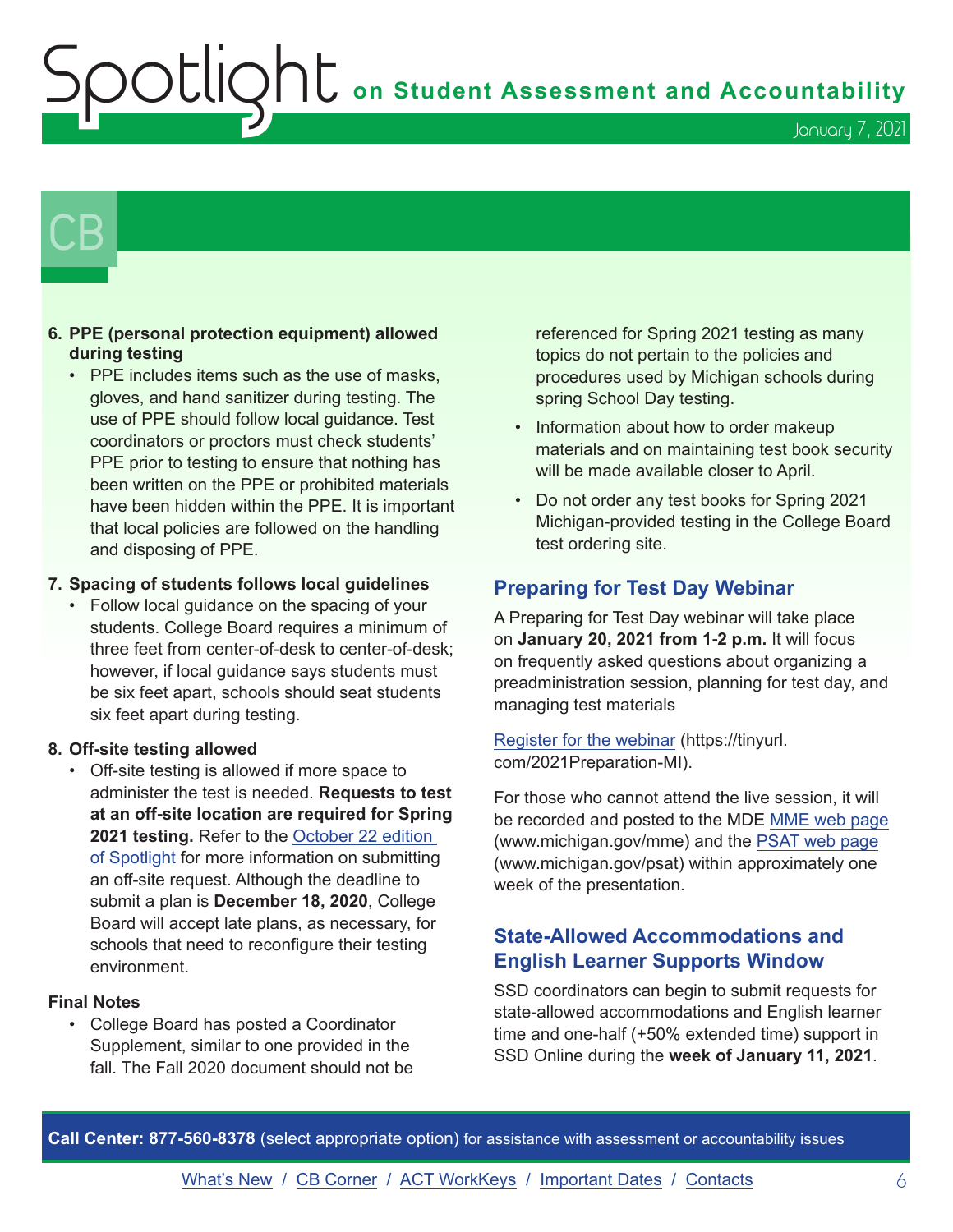$\mathop{\rm O}\nolimits$   $\mathop{\rm Cl}\nolimits$   $\mathop{\rm O}\nolimits$   $\mathop{\rm Cl}\nolimits$  on Student Assessment and Accountability

# <span id="page-6-0"></span>**ACT WorkKeys**

#### **What's New**

#### **Pre-identify Students and Order WorkKeys Test Materials**

The window to submit student data for Pre-ID barcode labels and to order ACT WorkKeys standard-time and accommodations materials is **January 6 – February 17, 2021, at 5 p.m.**, using the [OEAA Secure Site](http://www.michigan.gov/oeaa-secure) (www.michigan.gov/oeaa-secure).

Instructions for these activities can be found on the [Secure Site Training web page](http://www.michigan.gov/securesitetraining) (www.michigan.gov/ securesitetraining) under the **Pre-Identification of Students** and the **Material Ordering** sections.

Initial material orders for Standard Time, Regular Print WorkKeys materials will be based on the number of students pre-identified on the OEAA Secure Site by 5 p.m. on February 17, 2021. Accommodated materials and Spanish test booklets (if needed) must be ordered through the OEAA Secure Site on the Initial Material Orders page by **5 p.m. on February 17, 2021**.

The projected number of Standard Time, Regular Print materials that will be sent, based on the pre-identification, can be viewed on the Initial Material Orders page on the OEAA Secure Site. The number of Standard Time, Regular Print materials can only be adjusted by pre-identifying additional students and unassigning students from the testing. Accommodated and Spanish materials orders will automatically reduce the number of Standard Time booklets. Refer to the **Pre-ID for SAT, PSAT, WorkKeys, M-STEP, and MI-Access** and the **Spring 2021 Initial Material** 

**Orders** articles in the [December 17, 2020 Spotlight](https://www.michigan.gov/documents/mde/Spotlight_12-17-20_710900_7.pdf)  [Newsletter](https://www.michigan.gov/documents/mde/Spotlight_12-17-20_710900_7.pdf) (www.michigan.gov/mde-spotlight) for complete information.

The following WorkKeys test materials are available for ordering:

- Standard Time (Regular Print English Book)
- English Answer Documents
- Extended Time (Regular Print English Book)
- Reader Script (comes with a Regular Print Book)
- English Audio USB (comes with a Regular Print English Book)
- Arabic Audio USB (comes with a Regular English Print Book)
- Large Print (comes with a Regular Print English Book)
- Braille UEB (comes with a Regular Print English Book)
- Translated Test Instructions (contains test instructions in Arabic, Chinese (Simplified), Chinese (Traditional), French, German, Haitian Creole, Korean, Russian, Somali, Spanish, Tagalog, and Vietnamese)
- Spanish Standard time (comes with a Regular Spanish Print Book)
- Spanish Answer Documents
- Spanish Extended Time (comes with a Regular Spanish Print Book)
- Spanish Reader Script (comes with a Regular Spanish Print Book)
- Spanish Audio USB (comes with a Regular Spanish Print Book)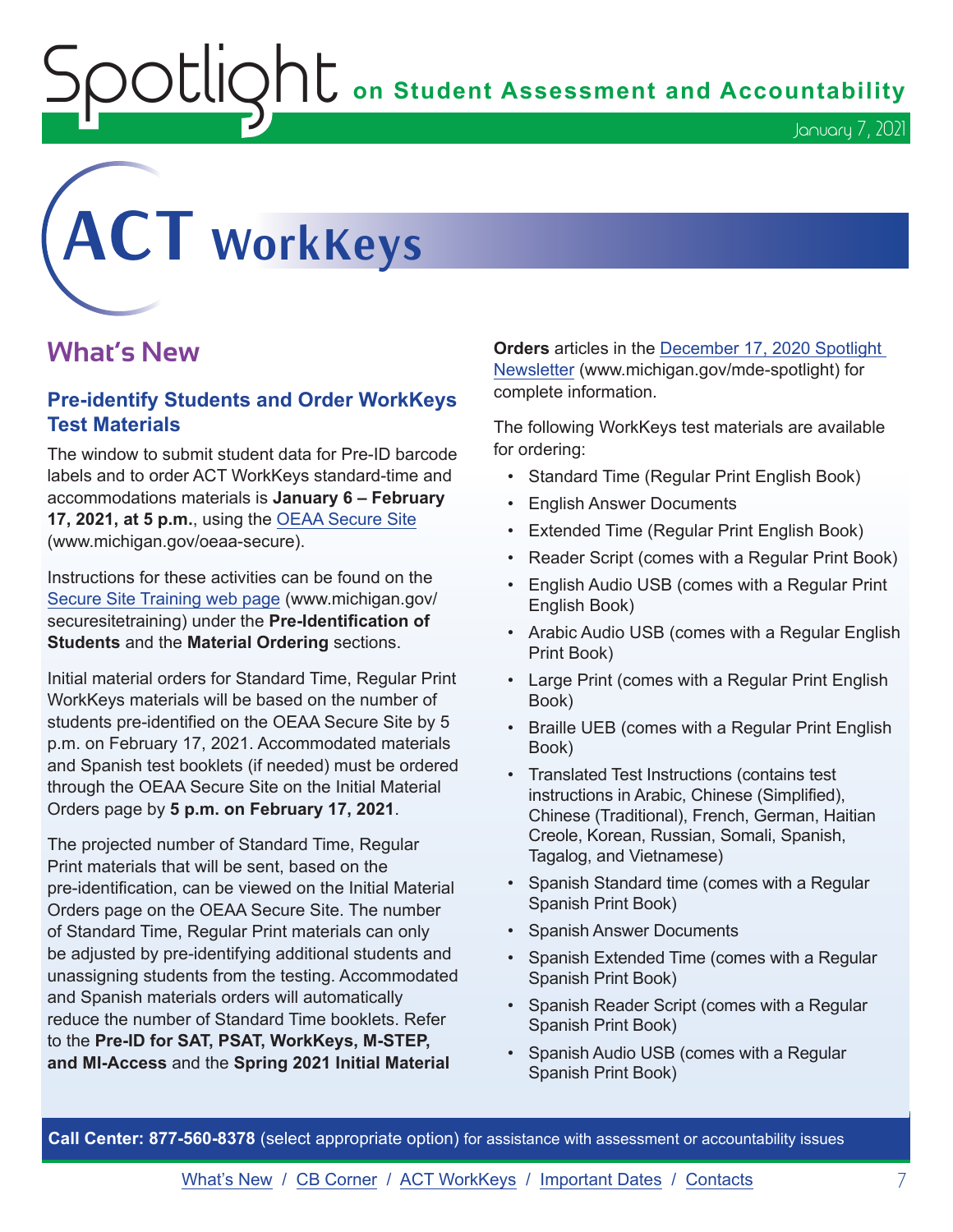$\sum_{i=1}^n\sum_{j=1}^n\sum_{j=1}^n\sum_{j=1}^n\sum_{j=1}^n\sum_{j=1}^n\sum_{j=1}^n\sum_{j=1}^n\sum_{j=1}^n\sum_{j=1}^n\sum_{j=1}^n\sum_{j=1}^n\sum_{j=1}^n\sum_{j=1}^n\sum_{j=1}^n\sum_{j=1}^n\sum_{j=1}^n\sum_{j=1}^n\sum_{j=1}^n\sum_{j=1}^n\sum_{j=1}^n\sum_{j=1}^n\sum_{j=1}^n\sum_{j=1}^n\sum_{j$ 

January 7, 2021

# **ACT WorkKeys**

- Spanish Large Print (comes with a Regular Spanish Print Book)
- American Spanish Braille (comes with a Regular Spanish Print Book)

Answer documents, administration manuals, Test Administration Forms folders, a small overage of regular print English test books, return labels, and other ancillary materials will automatically be included in the test materials shipments.

All test materials will be sent to the WorkKeys Test Coordinator's mailing address (not the building address) as listed in EEM (www.michigan.gov/eem) as of February 16, 2021. Refer to the [September 24, 2020](https://www.michigan.gov/documents/mde/Spotlight_9-24-20_703294_7.pdf)  [Spotlight Newsletter](https://www.michigan.gov/documents/mde/Spotlight_9-24-20_703294_7.pdf) (www.michigan.gov/mde-spotlight) for additional information about updating the EEM.

#### **Reminders**

#### **Student Preparation – Go For Platinum!**

Encourage students to understand the types of questions they will see on the ACT WorkKeys, since the questions differ from other types of exams. Students and teachers can access **free** [practice](https://www.act.org/content/act/en/products-and-services/workkeys-for-job-seekers/preparation.html)  [questions](https://www.act.org/content/act/en/products-and-services/workkeys-for-job-seekers/preparation.html) from all three tests that range from easier content to the most difficult. Teachers may use these practice questions as Questions of the Day or as warm-up activities in the weeks leading up to test day.

Students can also create a user account and take **free** full-length [online practice tests.](https://testregistration.org/rsp/Login.do?event=go&realm=20770563) Students can pace themselves in real-time test scenarios and receive scores indicating how they might perform on the WorkKeys assessments.

For all upcoming events and deadlines, be sure to reference the following documents:

- [ACT WorkKeys Schedule of Events](https://content.act.org/michigan/reader/QvOmVKFL9Yw0c_sitVNlXA/urb67ck4C1ph7SNsFsEoaA) posted on the on the **WorkKeys on Paper** page.
- [MME and High School PSAT List of Important](https://www.michigan.gov/mde/0,4615,7-140-22709_35150-544814--,00.html)  [Dates](https://www.michigan.gov/mde/0,4615,7-140-22709_35150-544814--,00.html) found on the [MME web page](www.michigan.gov/mme) (www. michigan.gov/mme) under **General Information**.

#### **Contacting ACT**

If you have questions, you may:

- 1. contact ACT via the [Contact Us web page](http://www.act.org/aap/state/contact.html) [\(www.act.org/aap/state/contact.html\)](https://www.act.org/aap/state/contact.html)
- 2. call ACT at 800-553-6244 between 9:30 a.m. – 6:00 p.m. ET
	- standard time: ext. 2800
	- accommodations: ext.1788
- 3. email accommodations questions to [ACTStateAccoms@act.org](mailto:ACTStateAccoms%40act.org?subject=)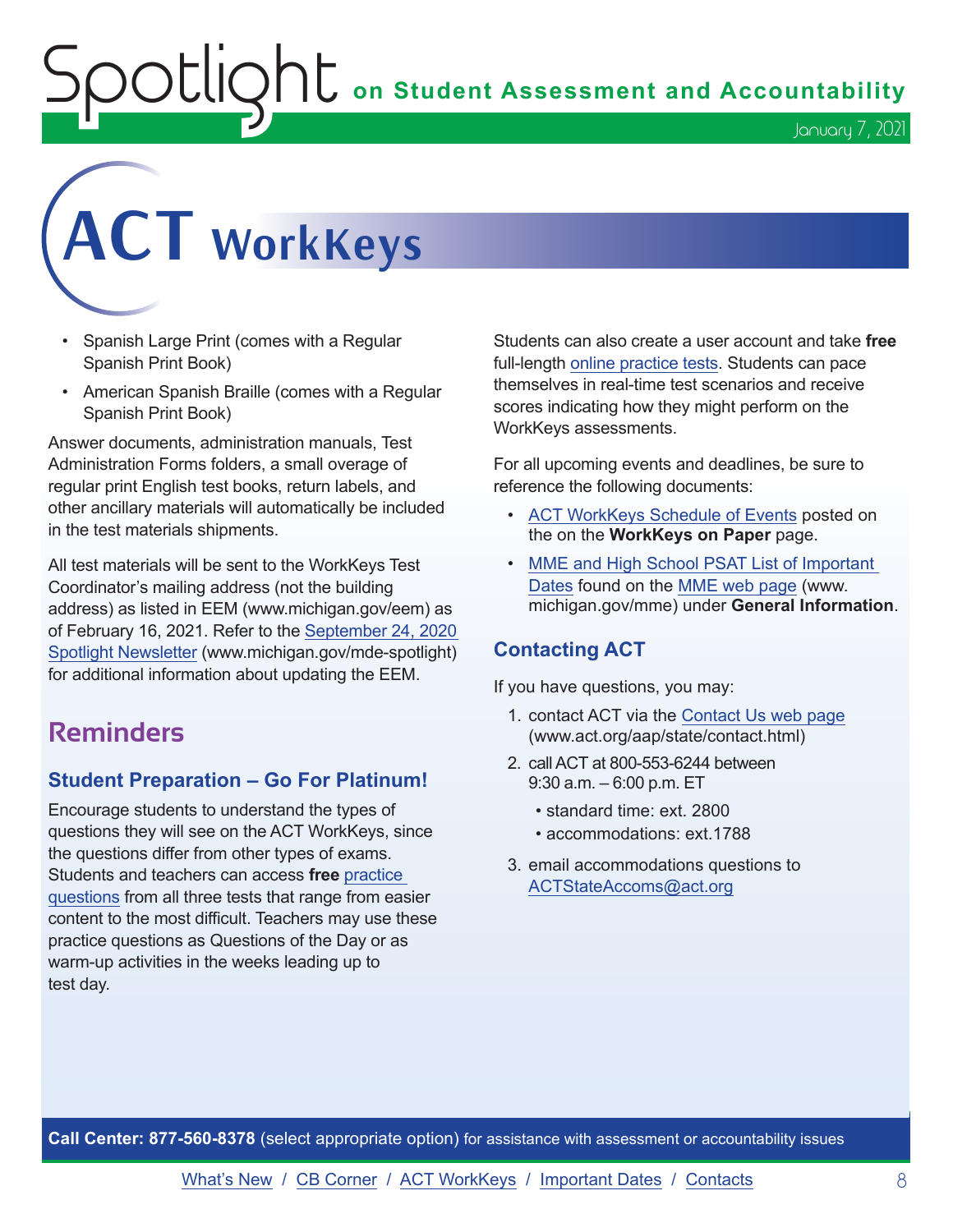## <span id="page-8-0"></span>Spotlight **on Student Assessment and Accountability** January 7, 2021

## **Recently Asked Questions . . .**

#### **Are students in grade 12 during the spring of 2021 expected to take the MME (SAT with Essay, WorkKeys, M-STEP)?**

There are no accountability calculations associated with testing 12th grade students in the 2020-2021 school year; therefore, 12th graders are not required to take the MME in Spring 2021. Schools which were established for SAT with Essay testing in Spring 2020 were given the opportunity to administer the SAT with Essay to their 12th grade students in Fall 2020. Grade 12 students who were unable to take the SAT with Essay in the Fall 2020 administration can take the SAT with Essay in Spring 2021, but those students are required to take entire MME. Schools would have to be established to administer both the SAT with Essay and the ACT WorkKeys and to provide the M-STEP assessment for science and social studies.

For additional information, refer to the [Who Must/Can](https://www.michigan.gov/documents/mde/MME_Eligibility_544301_7.pdf)  [Take the MME](https://www.michigan.gov/documents/mde/MME_Eligibility_544301_7.pdf) document posted on the [MME web](www.michigan.gov/mme)  [page](www.michigan.gov/mme) (www.michigan.gov/mme). This document has been updated for Spring 2021 to address eligibility and testing requirements for grades 11 and 12.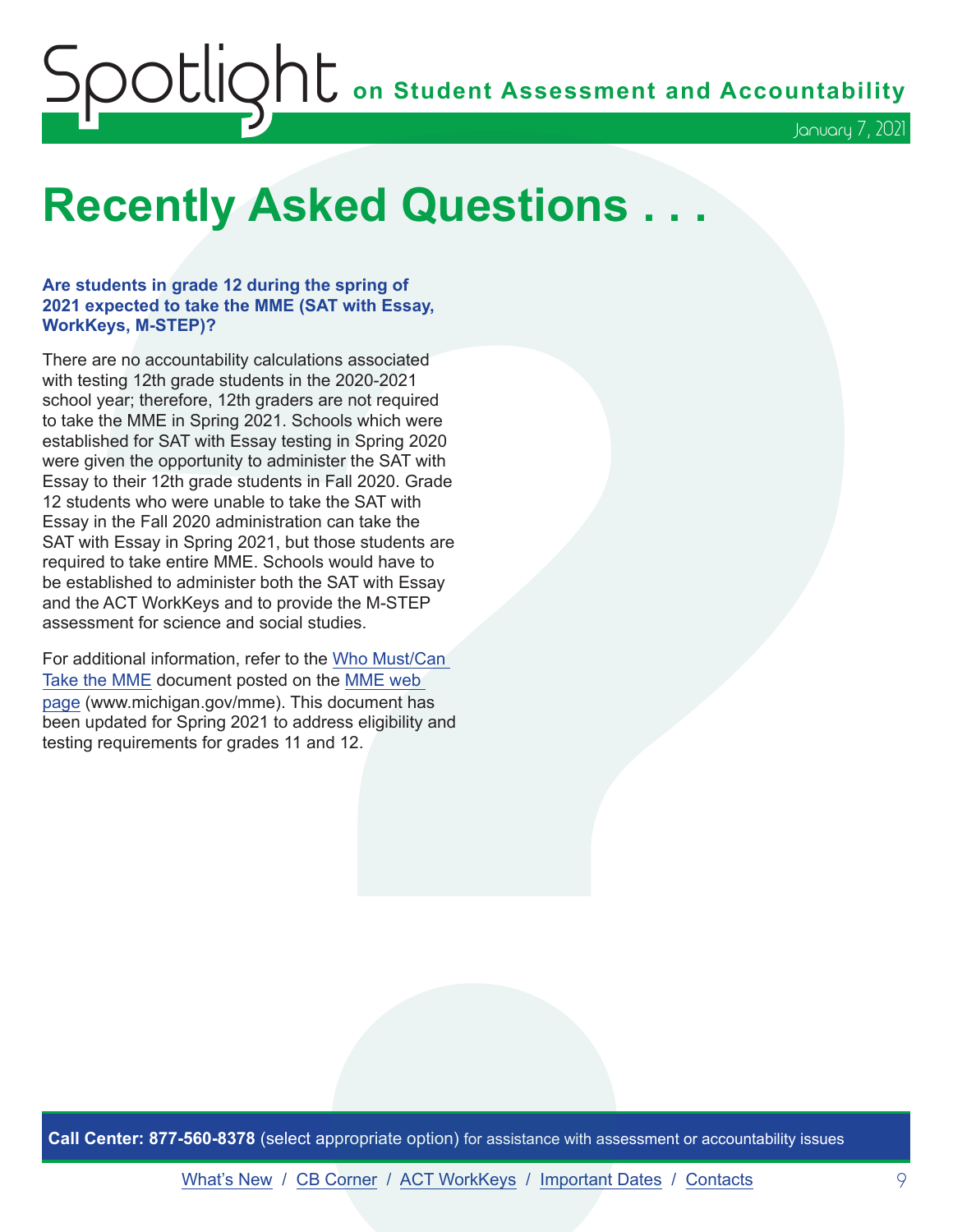### on Student Assessment and Accountability January 7, 2021 FП

## <span id="page-9-0"></span>**Important Dates**

#### **January 2021**

#### **Early Literacy and Mathematics**

#### **Now – February 4, 2021**

• Pre-identification of students for **Winter 2021 Early Literacy and Mathematics Benchmark Assessments**

#### **Now – February 5, 2021**

• **Winter 2021 Early Literacy and Mathematics Benchmark Assessments** online test administration window

#### **M-STEP**

#### **Now – February 4, 2021**

• Pre-identification of students for **M-STEP Passage-based Writing Field Test**

#### **Now – February 5, 2021**

• **M-STEP Passage-based Writing Field Test** online test administration window (refer to the [November 12 Spotlight](https://www.michigan.gov/documents/mde/Spotlight_11-12-20_707634_7.pdf) for information)

#### **WIDA**

#### **Now – January 22, 2021**

• **WIDA ACCESS and Alternate ACCESS for ELLs** Test Exception Request window

#### **Now – April 9, 2021**

• **WIDA ACCESS and Alternate ACCESS for ELLs** Off-site Test Administration Request window in OEAA Secure Site

#### **Now – April 9, 2021**

Wed

• **WIDA ACCESS for ELLs** Pre-identification of students in OEAA Secure Site window

l nu

5

12

6

13

#### **January 27 – April 9, 2021**

• **WIDA ACCESS and Alternate ACCESS for ELLs** Testing window (extended for Spring 2021)

#### **ACT WorkKeys**

#### **Now – February 17, 2021**

• **ACT WorkKeys** Pre-ID for barcode labels and Materials Order window

#### **SAT and PSAT**

#### **January 11 – February 22, 2021**

• Window to submit state-allowed accommodations and English learner extended time requests for **SAT with Essay**, **PSAT 10**, and **PSAT 8/9**

#### **January 20, 2021, 1-2 p.m.**

• Preparing for Test Day webinar [Register for the webinar](https://tinyurl.com/2021Preparation-MI) (https://tinyurl. com/2021Preparation-MI).